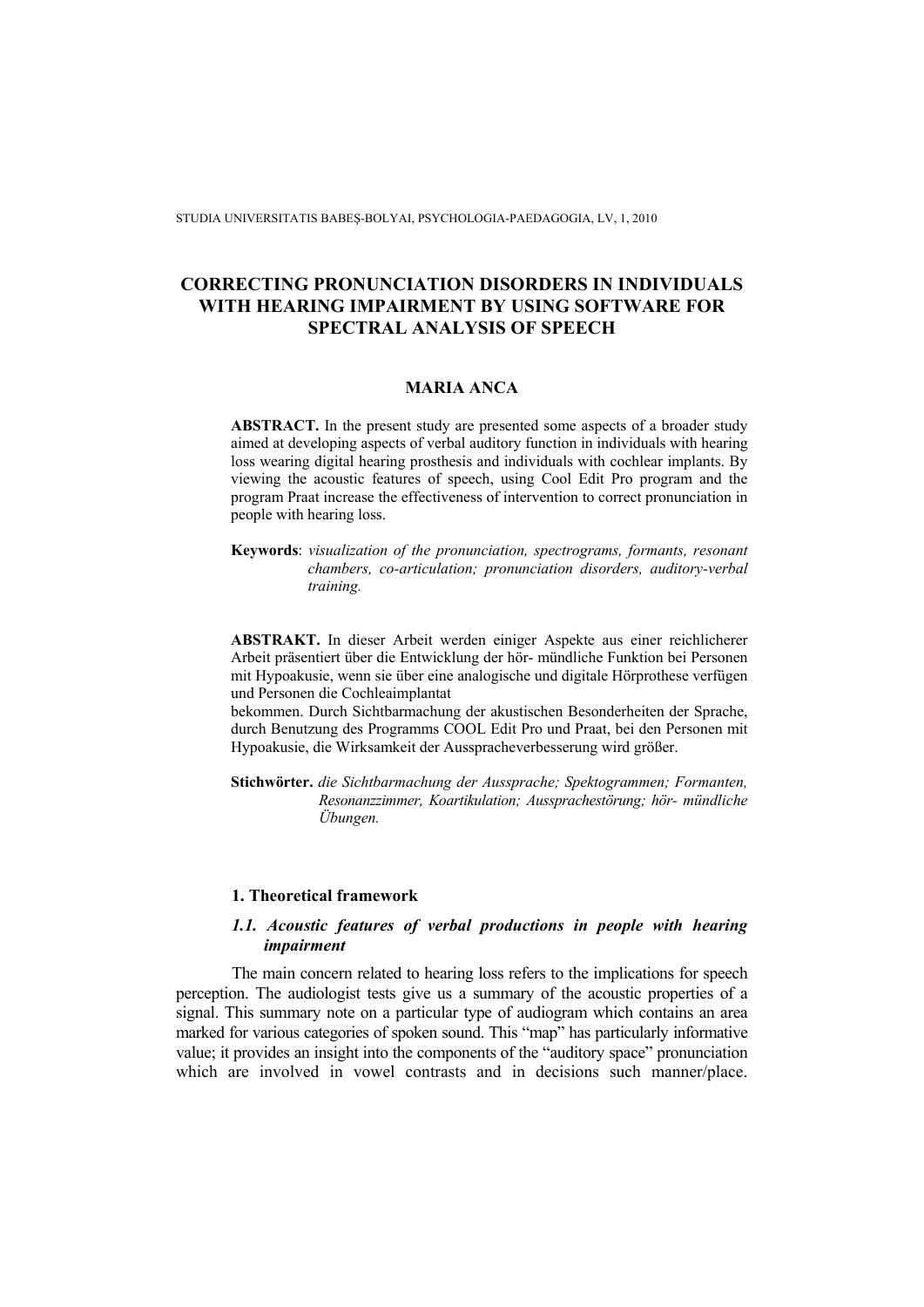Spectrographic analysis of verbal productions in people with hearing impairment allows finer highlight of the way in which the contrasts above mentioned undergo changes expressed including formants view. Theories of speech perception will, in different ways, follow the examples that detect the relationship between perception and articulation and co-articulation issues.

In light of motor theory regarding speech perception is sustained the link between speech production and speech perception. For example, when a stop occurs in different vocalic contexts there is no sound evidence to support its constant perception, this being due to coarticulation (Liberman and Cooper, quoted Lepot-Froment, 1999).

When it comes to articulation invariance for place on explosive consonants, researchers take into account the possibility that it could be included in the acoustic signal. This is the theory of acoustic invariance. One aspect that supports this theory, but on the perception of vowels, is that the ear is able to extract format based on Fourier analysis. Around the same way should work ear and consonant perception (Ryalls, 1997).

During the speech, due to changes in size and shape of the larynx, there will be changes in intensity and frequency, which will lead to increase of harmonics and suppress others one. Consonants generally have a shorter duration being strongly influenced by neighboring vowels (Fraser, 1995).

In our country there is concern for visualizing acoustic features of speech both parts of phoneticians and psychopedagogists, especially those studying aspects of verbal language development in people with hearing impairment.

One of the Romanian researchers was Florin Constantinescu, who contributed to this field, has developed lists of verbal material (logatoms, words, sentences), specifically for the Romanian language, intended to vocal audiometrics, material that is also extremely useful in auditory-verbal training and has been used in this study. A reference work for phonics and phonology field, with consistent treatment/ handling of acoustic aspects of speech specific to Romanian language is that one of Rosetti and Lăzăroiu (1982) in which are presented and analyzed the spectral representations of phonemes of the Romanian language and some logatoms. This study is part of the current concerns of psycho-pedagogical related to auditoryverbal training in people with hearing impairment, including through computer programs that allow the analysis and visualization of acoustic characteristics of speech and pronunciation (Anca, Hategan, 2008).

## *1.2. Pronunciation of vowels and consonants features in people with hearing impairment*

Classic literature on the hearing impaired shows a dependence of the defect pronunciation of phonemes to the degree and type of hearing deficit. Vowels are pronounced more easily and also the vowel pronunciation habits are formed more easily than consonants. After Mare (1993, quoted by Anca, 2006) defects of pronunciation of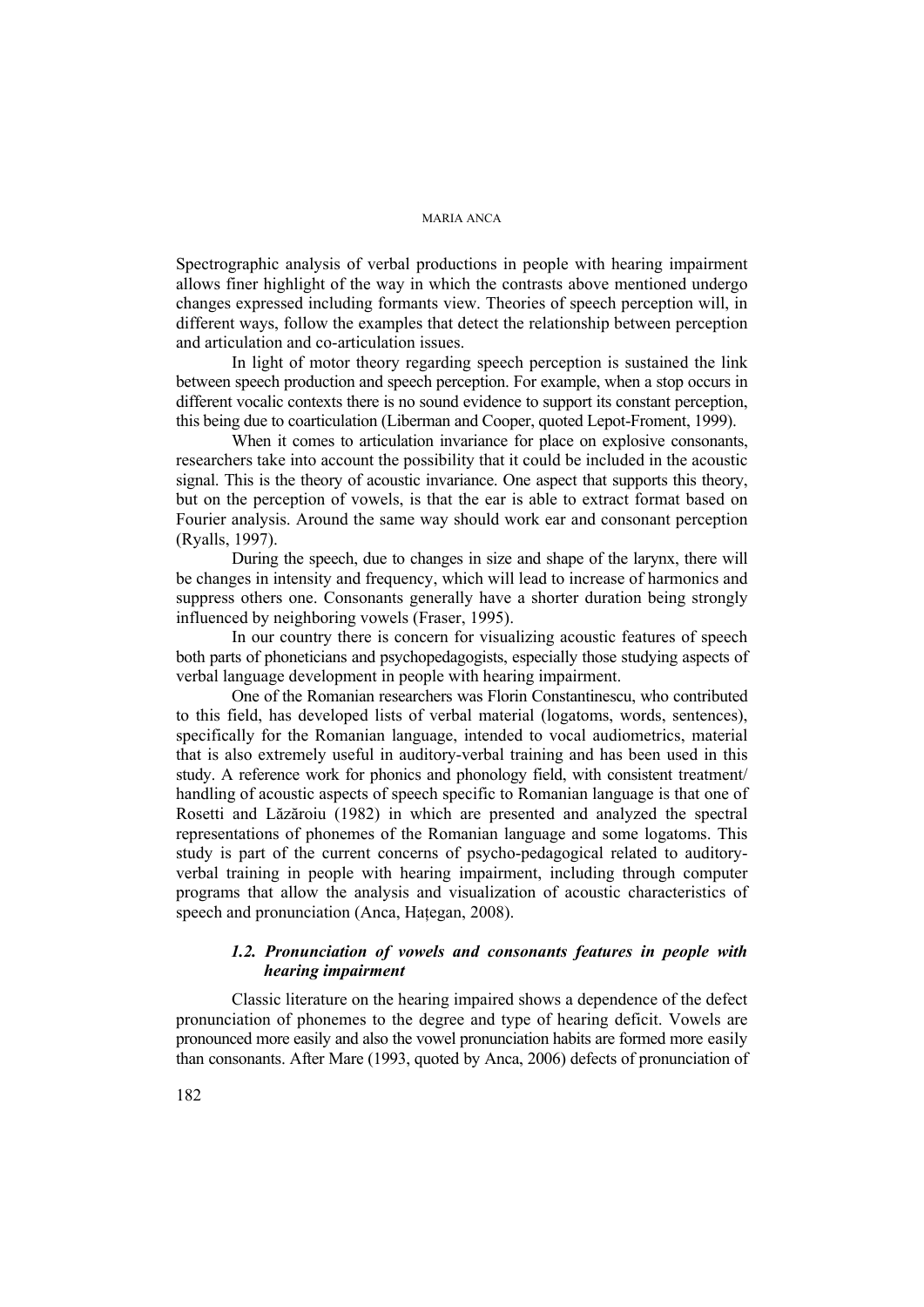CORRECTING PRONUNCIATION DISORDERS IN INDIVIDUALS WITH HEARING IMPAIRMENT

vowels are present in the speech of people with profound hearing loss in more than 50% and of the consonants and the proportion of 70-75%; in severe hearing loss only 25% of vowels deviated from the norm while 40% of consonants shows defects, 10% of vowels are affected in moderate hearing loss and 30% of the consonants; and in mild hearing loss, the proportion of vowel pronunciation disorders is much lower, while the consonants are affected in proportion of 11-12%. Disorders are caused by incorrect position of tongue in the articulation process. There is a tendency to blur the extreme positions of the tongue in vowel emission. At the deaf, the isolated vowel pronunciation, tongue often occupies a central position (minimum effort law) resulting in several categories of flaws (defects):

*Neutralization* is the most common defect emission and pronunciation of vowels. In Romanian, the position of tongue is neutral to the vowel "ă" (medium vocal and semi-closed). At the deaf, most vowels acted as the vowel "ă".

*Substitution* is the replacement of vowel with other vowel, the defect occurs in 30%. For example, "a" is pronounced as "ă", "e" as "i", "o" as "u".

*Diphthongalization* refers to splitting vowels: "iecran". It occurs at a rate of 7-10%.

Vowel *nasalization* occurs due to a quantity of air flow on nasal route.

*Disorders in pronunciation of consonants* are more frequent and severe than those encountered in isolated vowel pronunciation. Of these we mention a few:

- *desonorization* occurs when in the consonant sound emission; the vocal chords vibration is omitted. For example: the occlusive "b", "d", are transformed into "p", "t"; the fricatives "z", "j" transform into "s", "ş". Is one of the most common disorders of consonants pronunciation. Affricate "ğ" turns into "č";

 -*substitution* is of two kinds: when consonants are replaced by other sounds similar according to manner of articulation criterion. Example: "b" with "d" or "p" with "t". Another type of defect is to replace a consonant with another which has different manner of articulation as occlusive are replaced with fricatives, example: "t" with "f" or inversely.

Speech intelligibility depends not only on the pronunciation of phonemes but also on the particularity pronunciation of words, that is why it is important to consider several variables related to the coarticulation field.

Depending on the variables related to the coarticulation it must: adapt methods and procedures used in deaf demutization; adapt methods and procedures applied in correct pronunciation and speech disorders in people with hearing loss and selection of verbal material used in auditory verbal training.

2. Methodology of research

 With the aim to improve the inteligibility of speech, two individuals with hearing impairment beneficiated, during one semester, of speech training with the support of two computerised programmes: Cool Edit Pro programme and Praat programme. In the present study some aspects of a wider study are presented, aspects that aim the development of verbal auditory function at hard of hearing individuals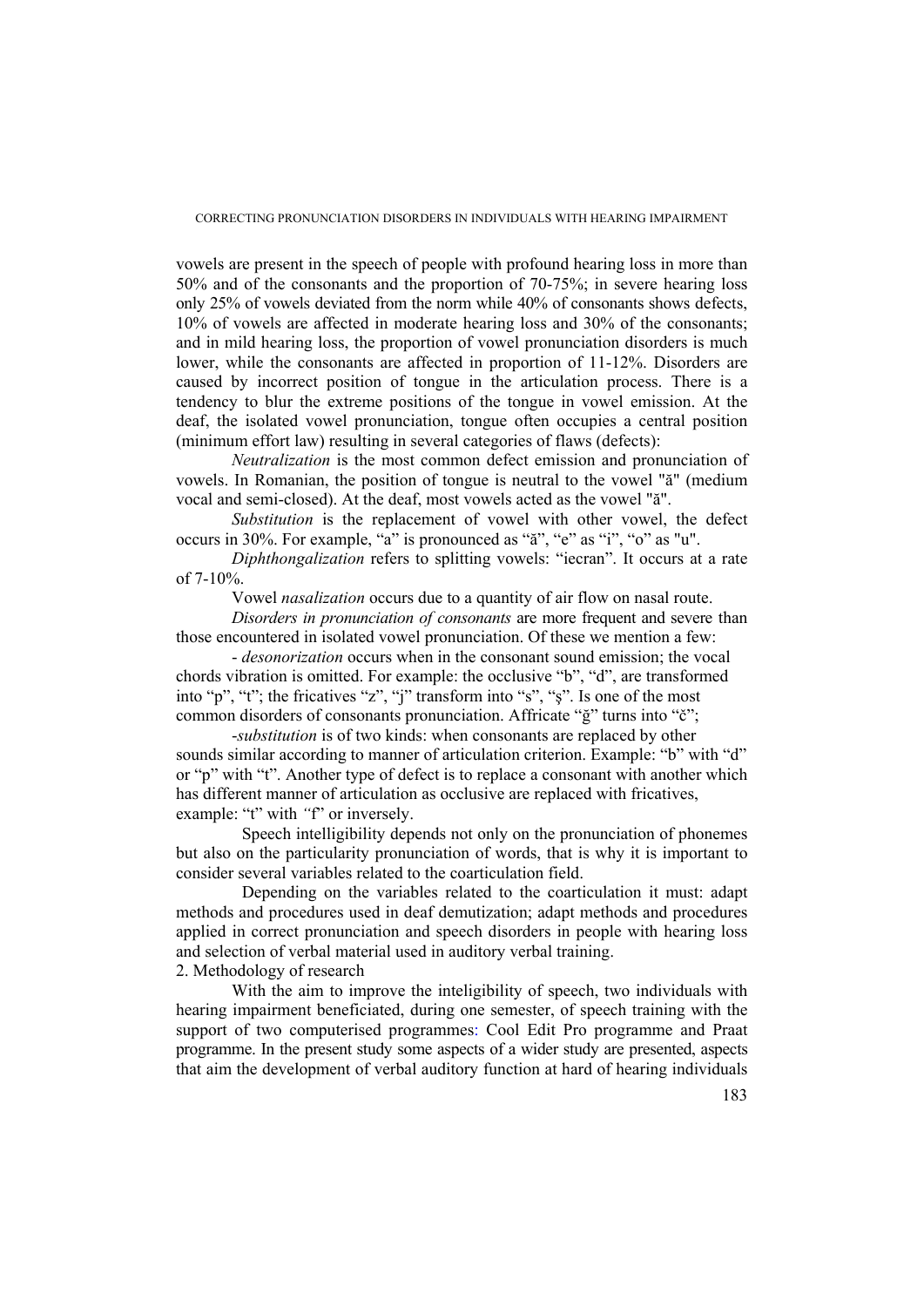in the context of fitting with digital and analogical hearing aids, but also individuals with cochlear implant.

 Objective: visualizing the particularities of the pronounciation of individuals with congenital profound hearing impairment with the use of computerised programme Praat programme with the aim to identify articulation and coarticulation difficulties and their correction.

Hypothesis of the study: the spectographic visualisation contributes to a decrease of the deficitary aspects of the pronounciation at individuals with hearing impairment in the conditions of specific training.

Specific hypothesis: in the case of coarticulation the formants are dependent on the way in which the sound is filtered by the active and passive organs in the articulation, but also by the particularities of the pronounciation of the individuals with hearing imapirment.

Participants to the study:

- one adult with profound congenital hearing impairment, who learned to speak through traditional methods, predominant visual and tactile-kinesthesic.

- one adult with profound congenital hearing impairment with bilateral fitting, with digital aids, who learned to speak also by the good use of auditory channel.

Both participants, users of the specialised computerised programmes, designed for the the visualization of speech are motivated to increase the level of inteligibility of speech for a better professional and social inclusion.

The development of research

The linguistic material that was used was diverse. The two participants in the study beneficiated of trainings in which recordings of the isolated pronounciation of phonemes of the Romanian language were realised, of the monosyllables and bisyllables, words (selected for a higher diversity of coarticulation contexts), but also sentences with a different level of complexity. With the help of logatomes we can observe the level of pronounciation of different phonemens, in coarticulation contexts, and with the verbal material with signifficance we can evaluate speech.

We illustrate with the help of spectograms based on the recording of a logatome with the use of Praat programme, the particular aspects of the pronounciation of the two participants and the analysis of these particularities.

Analysing the spectral representation of the logatome "aibd" pronounced by the person with hearing impairment with a hearing aid we can notice the fact that there is no real process of coarticulation. Each sound is pronounced separately, the glotal blockage being identified after each pronounciation of a phoneme.

The isolated pronunciation of the sounds emphasizes the articulation abilities superior to coarticulation, the voice disorders are reduced, the nasalization is identified only in small proportion. The increase in the tone of voice is still present, especially concerning the third formant, an underlined aspect in the spectral representation of the pronunciation of the sound "i".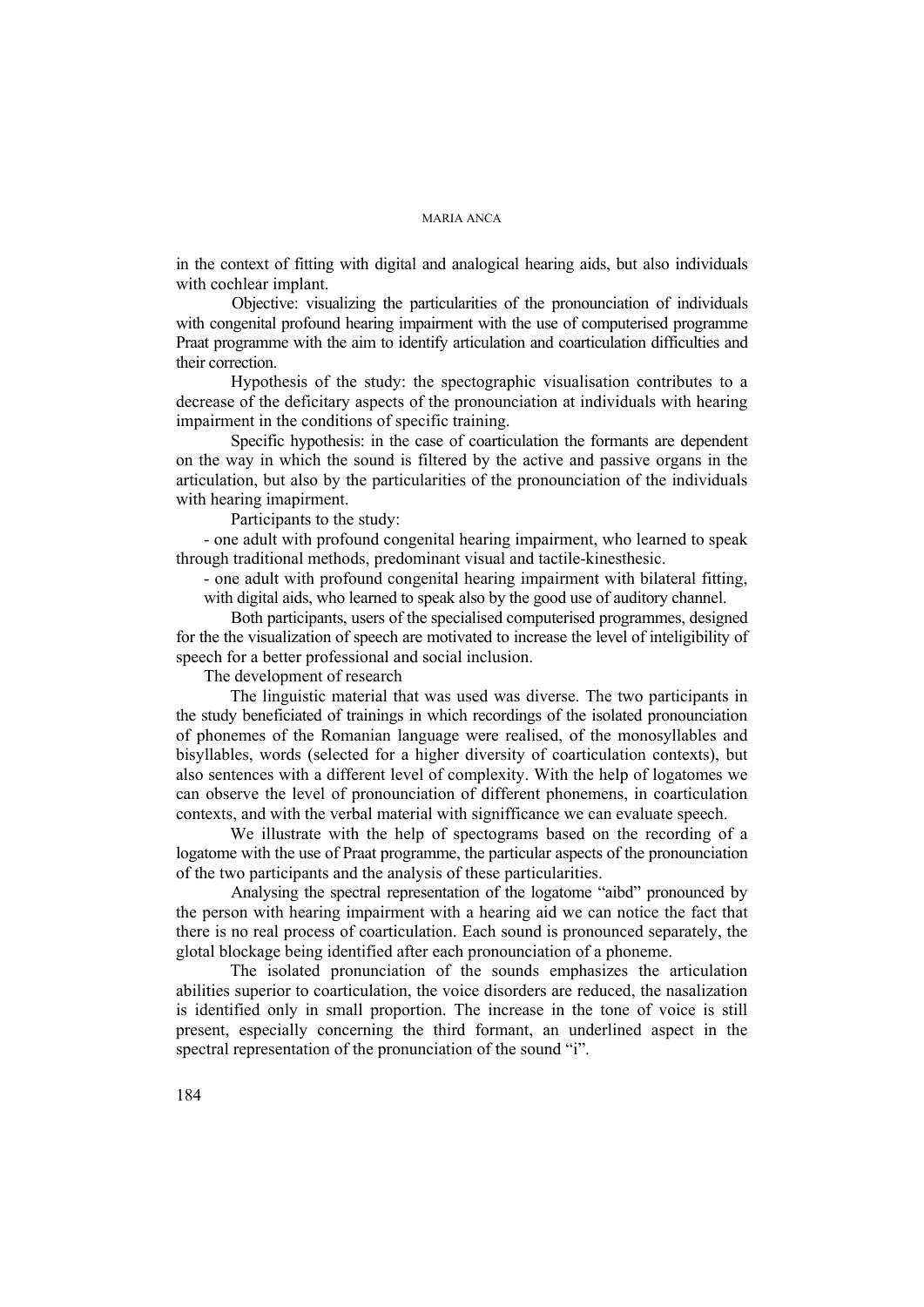CORRECTING PRONUNCIATION DISORDERS IN INDIVIDUALS WITH HEARING IMPAIRMENT



**Fig.1.** Spectrogram for logatom (non-word) "aibd"- hearing impaired pearson with auditory prosthesis

After Rosetti, Lăzăroiu, (1982), the vowels are identified through the three formants (F1, F2 and F3). The third formant plays an important role in the discrimination of vowels, only because those who have F2 and F3 are really close, these being the anterior vowels  $($ "e" and  $)$ <sub>"i</sub>"). When F2 and F3 are close, their perception is equivelent with the perception of a single formant whose frequency is intermediar to them.

We specify that in the case of this participant there is an oral cavity with a hard palate that presents an ogival vault, that reflects in the dimensions of the resonance cavities and directly in the quality of sounds as it follows: the more the resonance cavity is bigger, the lower frequency of the sound, and the smaller the resonance cavity, the higher the sound. Ryalls (1997) shows the way in which the two chambers separated by the tongue in the oral cavity influences the sound produced by the larynx. The resonance of the sound in each cavity generates a formant dependent on the frequency of the size of the cavity. So the form of the vocal tract acts like a filter, with an accent of some of the harmonics of the fundamental. The cavity behind the tongue is responsible for the first formant, and the anteror cavity for the second.

 The difference between the intensity of the pronunciation of the sound "a' is easily identified in comparison with the intensity of the other logatomes that compound the logatome in case. The pronounciation of the sound "a" with an incresed intensity emphasizes the position of the accent at the level of this sound, bringing a plus of ampliffication to some frequencies that don't belong to the formants, due to the forced expiratory flow, with an inadequate dose.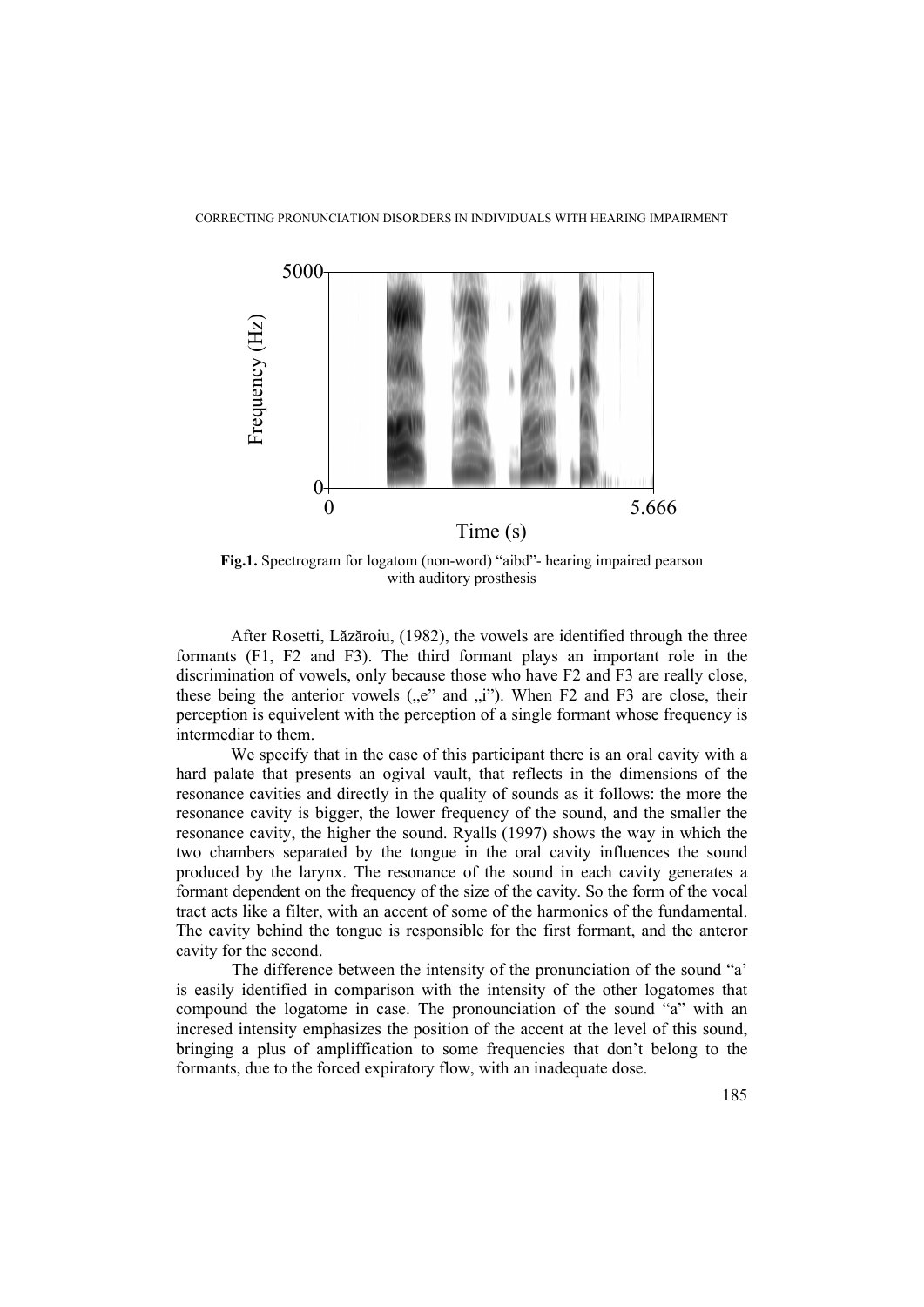In the case of the vowels, the sound produced by the vibration of vocal cords is filtered by the form of the oral track, especially buy position of tongue. The particular form of the articulation organs specific to each vowel acts like a filter for the sound produced by the larynx. The fundamental of the voice is not equal, especially for the pronounciation of the explosive  $\mathcal{A}$ , which even if it is resonant, loses from the intensity because it is aspired postconsonant. The aspiration of the consonant leads to the reduction of time allocated to its pronounciation, from all of the pronounced sounds these being presented in the shortest period.

 The pronunciation of the sound "b" is marked by a strong explosion, especially at low frequencies, that distinguishes a base of posterior articulation in the pronunciation of this phoneme. The posterior articulation offers the sound a low tonality in the first part of the articulation sequence, and in the second part due to the very accentuated parasite sound "î", the tone is higher with periodical and aperiodical combined oscillations on high frequencies. This is interpreted by Ryalls (1996) as follows: when the tongue is positioned anterior for the vowel *''î''*, the cavity that is formed in front of the tongue, responsible for F2 is very small, that explains the high frequency of the second formant, while the first one is situated at a very low frequency.



**Fig. 2.** Spectrogram for logatom (non-word) "aibd"- hearing impaired pearson without auditory prosthesis

In the case of the individual with hearing impairment, not fitted, we can notice the significant dilution of the logatome "aibd". In this case too the articulation of the logatome is marked by pauses; the sounds are not coarticulated, but pronounced in isolation.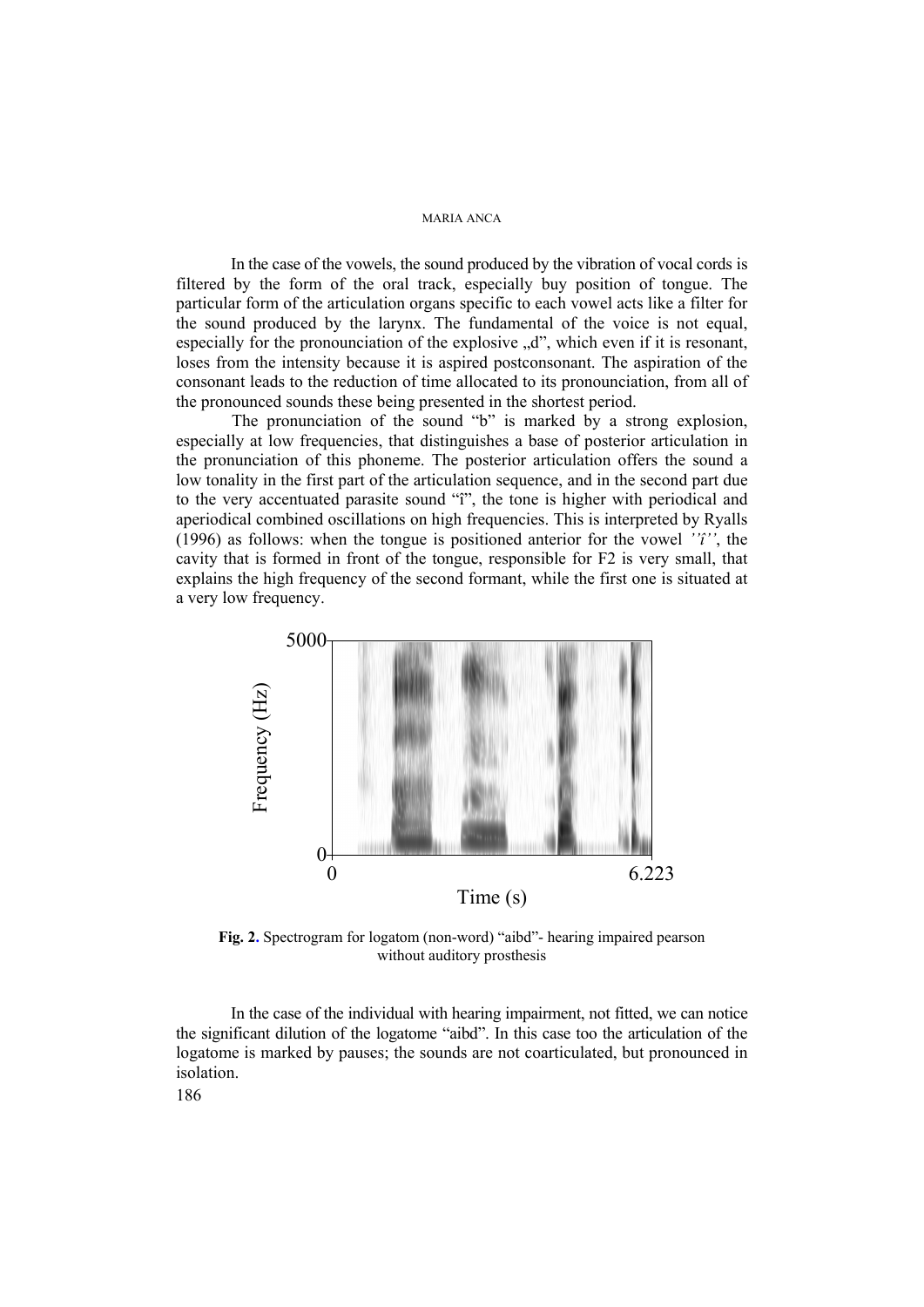#### CORRECTING PRONUNCIATION DISORDERS IN INDIVIDUALS WITH HEARING IMPAIRMENT

Even if all the component sounds of the logatome are sounds with voice, the fundamental of the voice is not regular which indicates an inadequate activity of the larynx, especially for the pronunciation of the explosive consonants. In the case of the consonants, the acoustic information changes faster than for the vowels, as it shows (Ryalls, 1996): while the vowels are determined by the relative stability of the frequeny on the formants, many consonants are characterised by the change of the frequency of formants  $\rightarrow$  the transition of formants. At this participant with hearing impairment there is an aspired explosive character of the sounds, the aspiration showing the presence of some noises due to the friction of the walls of the expired air, when the articulation of the low frequencies, deep and inadequate, the voice increasing inadequately in the second part of the resonance rate through the focusing on the articulation of the support sound. These characteristics in articulation mark the phenomenon of the neutralisation of the pronounciation, with signifficant implications at the level of inteligibility.

In the pronunciation of the sound "i" we can notice the weakening of the sound, so that this cannot be even received, the spectrum of the pronunciation of this sound being marked by aperiodical oscillation in the nasopharyngeal activity. The intesity of the first format is an imporant proof fod the nasalisation of the sound. This phenomenon that is frequently observed in French, can be produced in our language only by the association of the vowel with a nasal consonant, or in the case of this logatome all the sounds are oral.

The pronunciation of the sound "a" is less altered which underlines the fact that the high level of openness of the sound facilitates the articulation process even in the situation of a profound hearing loss that is not compensated technically. But the articulation of the sound is realised on higher frequencies than normally, the inadequate dose of the expiratory flow being visible due to the presence of the cvasiperiodical oscillation, specially on high frequencies, that support the presence of a parasite nasal pronounciation of a participant.

#### **Conclusions**

Generally we can observe that by the use of logatomes we can distinguish differences between the spectral representations in the speech of the two participants to the research, these being determined by the constitution of the articulation organs, by the particularities of the pronunciation of the individuals with hearing impairment, but also by the presence/ absence of hearing control (auditory fitting).

The lack of the auditory and semantic control emphasizes the differences in the pronunciation of the two participants. This aspect emphasizes the importance of individualised speech therapy interventions, realised both through traditional modalities and with the help of computerised programmes that allow the visualization of the different parameters of pronunciation and speech.

## **Acknowledgements**

This work was supported by CNCSIS- UEFISCSU, project number PN-II IDEI 2449/2008.